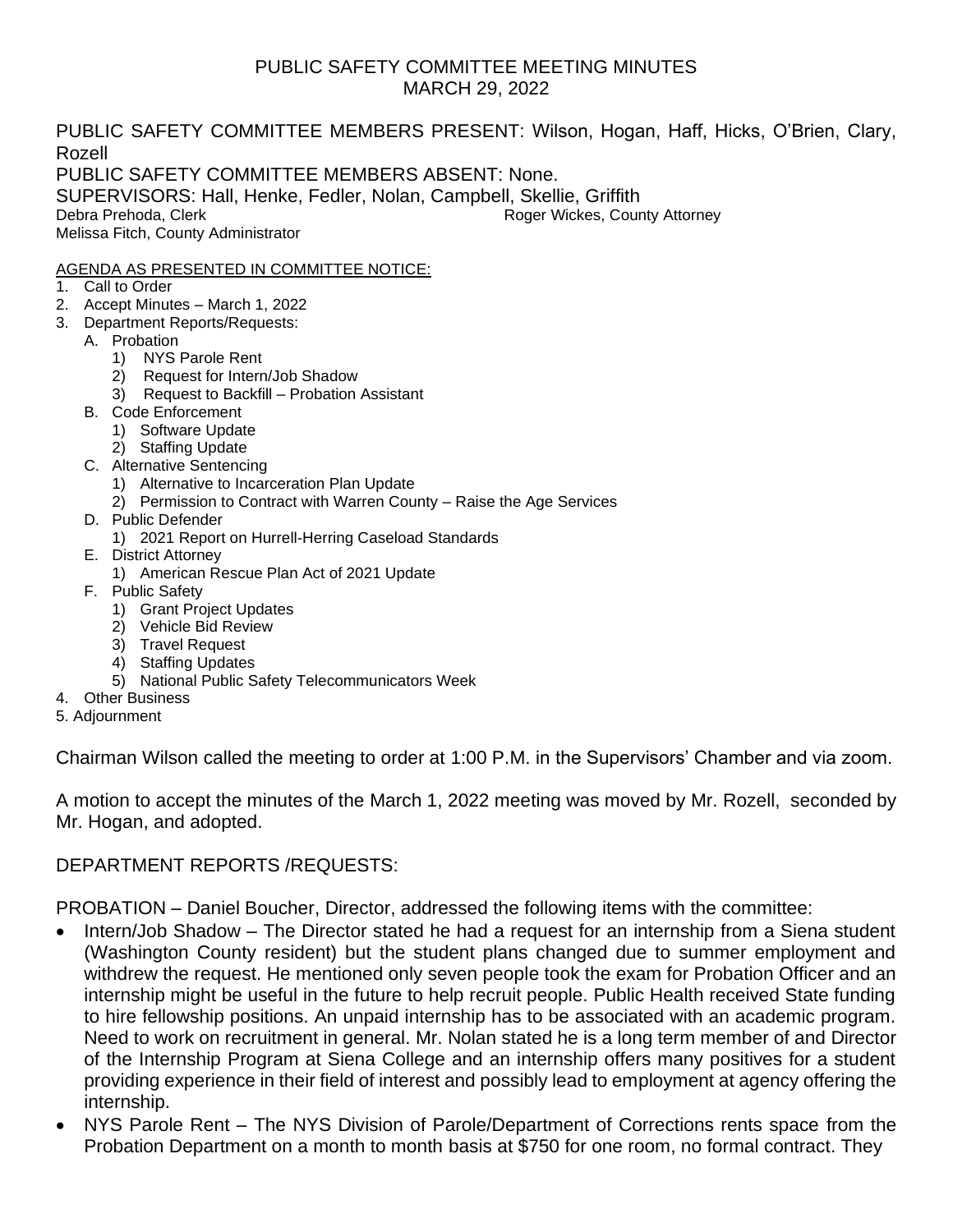are interested in continuing that contract. The space is used sparingly with a low impact to the Probation office. This has been going on for four or five years and he plans to continue this arrangement.

• Backfill – Probation Assistant – A twenty-eight year employee with the title of Probation Assistant is retiring. She has been a great employee for the department and has done a little bit of everything including the State reporting. Requesting to backfill this position with a one pay period overlap so the new employee can do some reports and other duties while the employee is still there. This Probation Assistant is the only employee that does some of these tasks. The difference in salary between the employee retiring and the new employee is \$9,000 and the one pay period, two week overlap, cost is \$1,684 which they can cover within their budget. A motion to approve backfill, Probation Assistant, and approve one pay period, two-week, overlap was moved by Mr. Hogan and seconded by Mr. O'Brien and Mrs. Clary. Discussion. Mr. Campbell stated he would like the opportunity to bring the employee back in if needed because he feels it would be beneficial to the department. The Director stated he will come back to the committee if any more time is needed than the one pay period overlap. A motion to approve backfill, Probation Assistant, and approve one pay period, two-week, overlap was moved by Mr. Hogan, seconded by Mr. O'Brien and Mrs. Clary, and adopted.

CODE ENFORCEMENT – John Graham, Director, addressed the following items with the committee:

- Staffing Update Hired Steve Reynolds to replace employee, Steve Smith, who is retiring. The new employee has experience in roofing and construction in general and will start his training tomorrow. He will be covering the towns of Hartford and Argyle. Eventually everyone will get septic training but at this time he will be handling buildings and complaints/violations.
- Software Update Went live yesterday with the new software. Fine tuning the procedures and thinks it will be beneficial. Still getting assistance from the vendor for another three weeks. Everything is going along well.
- Floodplain Management Mr. Haff stated all towns have been contacted by DEC regarding flood plain management. He believes what they are requesting is out of the scope of what a town can provide. He believes it would make sense for towns that use Washington County Code Enforcement to contract with them to do floodplain management and proposed fifty dollars per parcel per year to be floodplain manager. Mr. Graham stated this involves things that code enforcement has nothing to do with. He feels this is something that needs further discussion. Mr. Haff stated there is a lot of turnover in towns as a reason he was looking to the County for this service, continuity at a county level. Mr. Graham stated DEC is saying that it should be in the local town ordinance or local town laws as to who the manager is for that town. Not all town Supervisors have met with DEC yet and Mr. Graham suggested meeting after that has taken place, go over all the information and then discuss how to move forward.

ALTERNATIVE SENTENCING – Mike Gray, Director, addressed the following items with the committee:

- Alternative to Incarceration Plan Update Met with various County Department Heads, District Attorney, Mental Health Director and Fort Ann Judge Clark on March 17<sup>th</sup> and approved the ATI Plan (Alternative to Incarceration Plan) as required by the State. The only change was that they had to change the program models to a performance based contact.
- Permission to Contract with Warren County Raise the Age Services The Warren County Probation Department reached out to Alternative Sentencing to have them provide Warren County with some of our services that we offer on a limited basis. Some activities could be done jointly and be reimbursed by Warren County about \$10,000. These are program services that they currently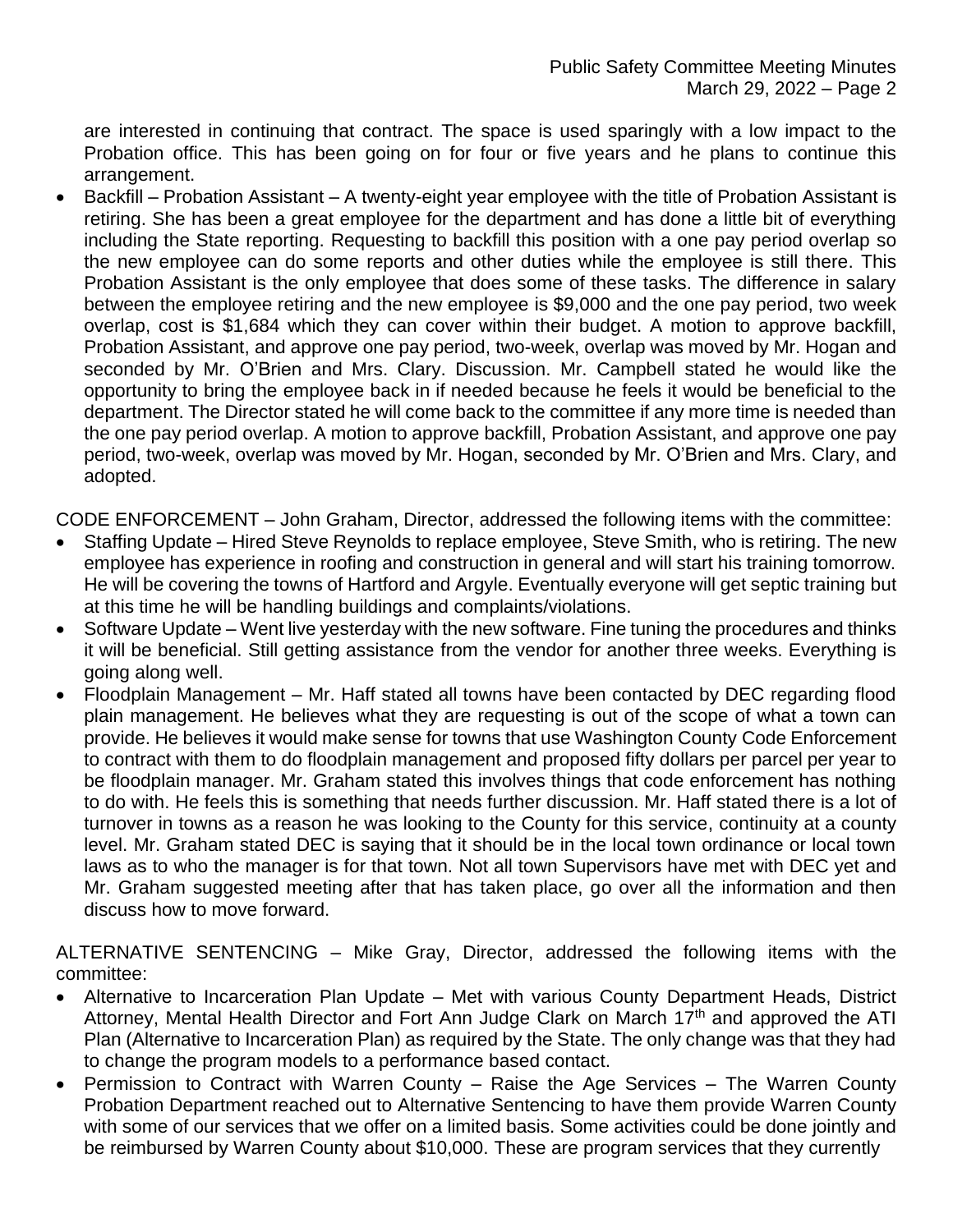provide. A motion to allow Alternative Sentencing to enter into an MOU with Warren County/Probation Department to provide program services was moved by Mr. Rozell and seconded by Messrs. O'Brien and by Mr. Hogan. Discussion. No additional personnel is required. He anticipates less than five to six youth from Warren County. The motion to allow Alternative Sentencing to enter into an MOU with Warren County/Probation Department to provide program services was moved by Mr. Rozell, seconded by Messrs. O'Brien and Mr. Hogan, and adopted.

• March 18<sup>th</sup> awarded a grant which is a bi-county collaboration with Warren County in the amount of \$74,940 to provide restorative practices and youth employment incentives. A motion to accept Warren Washington Rural Communities of Practice grant in the amount of \$74,940, 100% State funds, was moved by Mr. Hogan, seconded by Mr. Rozell, and adopted.

PUBLIC DEFENDER – Mike Mercure, Director, addressed the following item with the committee:

• 2021 Report on Hurrell-Herring Caseload Standards – The Public Defender's Office is subject to the Hurrell-Herring settlement implementation through 2023 and as part of that there are caseload standards. The attached handout details their weighted caseload and shows their compliance. The Office of Indigent Legal Services requires that they stay under the caseload standard. Through the pandemic the caseload went down. The caseload standard is only for criminal matters and does not include Family Court. Criminal caseload flow does seem to be remaining at its lower levels as it was during the pandemic but Family Court has returned to normal levels. The numbers on the handout do not include Family Court caseload. The Public Defender's Office is in compliance with Hurrell-Herring implementation.

DISTRICT ATTORNEY – Tony Jordan, District Attorney, addressed the following item with the committee:

• Grant for Certain Domestic Violence Victims through the American Rescue Plan Act of 2021 – This is funding for certain domestic violence victims and is very different from what they deal with on the criminal side. They are being asked to promote this grant funding and he will be providing information to all Supervisors to make the community aware. This funding is only available through the end of May and to qualify you have to be a domestic violence survivor but that does not mean that they had to have a criminal case brought or pending. If the survivor has a child or pregnant and receiving SNAP or public assistance or have someone in the household receiving Medicaid benefits, emergency funding can be available for rent, clothing security deposit, food, clothing, and other items, an expansive list. Looking for assistance in making the community aware of this funding and reach out to him with any questions.

PUBLIC SAFETY – Glen Gosnell, Director, addressed the following item with the committee:

- Grant Project Updates:
	- $\circ$  Communication Grant Working toward the roll out of the new console system. Started transition with two systems and two positions are training on the new radio console. The roll outs will continue and expect the project to be completed within about a month.
	- $\circ$  Radio System Kickoff meeting with the vendor was held today. This project will bring two additional tower sites, Grafton, Rensselaer County, and Prospect Mountain, Lake George, for transmitting and receiving purposes within their simulcast system. Anticipating six months to complete and will help improve our radio communications along the eastern shore of Lake George towards the West Fort Ann wilderness area and in the southern part of the County along the Hoosick River.

Tim Hardy, Deputy Director, addressed the following items with the committee: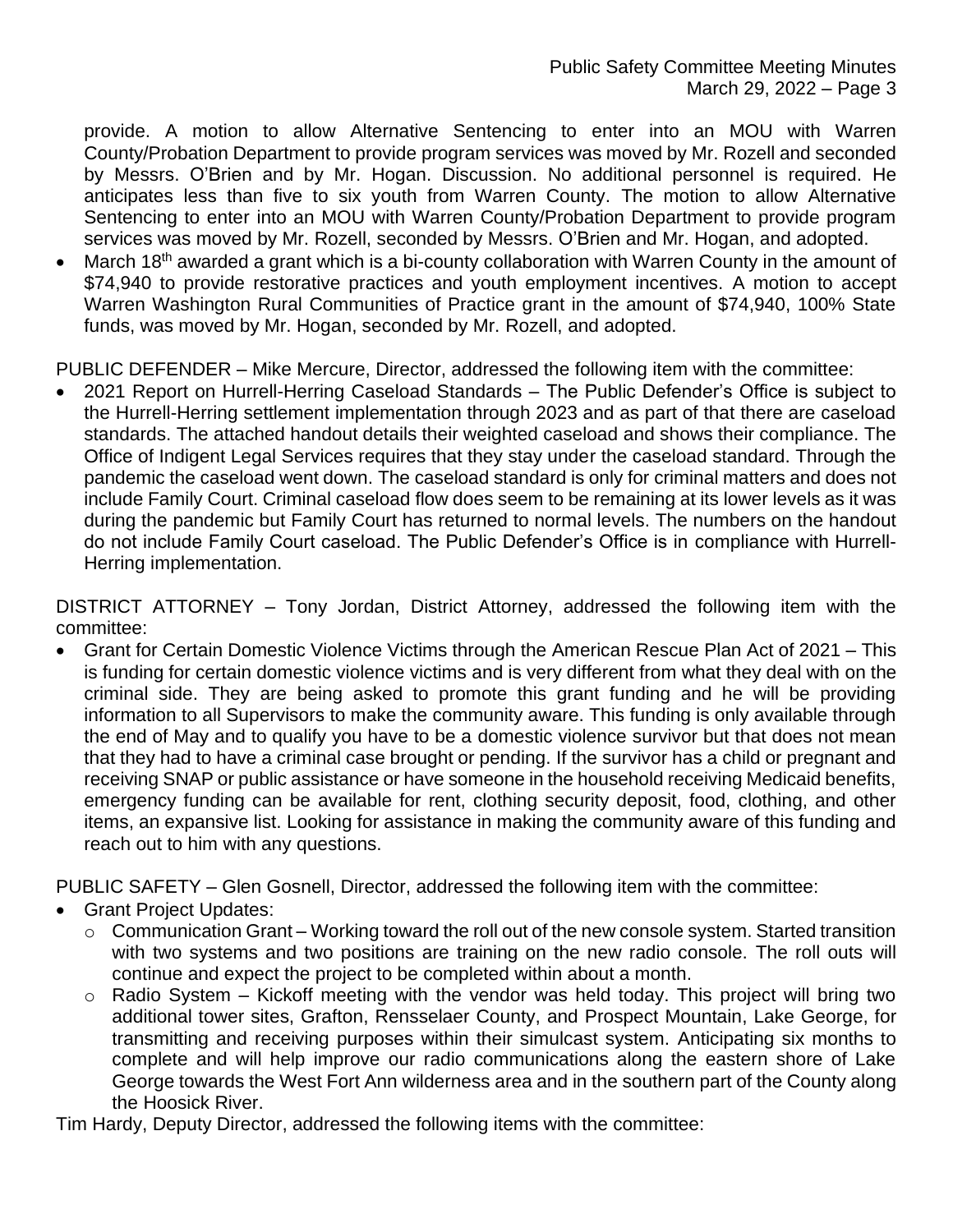- Vehicle Bid Review They are continuing their grant funded vehicle replacement projects and looking to replace their 2013 Ford Expedition. Worked with DPW on a mini-bid for a large SUV but the bid returned met the technical specifications but does not have adequate storage space for all the equipment that is kept in the vehicle; electric equipment that needs to be under cover. Requesting to reject the bid and work with DPW to adequately identify the vehicle they are looking for to meet their needs, large SUV. A motion to reject bid was moved by Mr. Hogan, seconded by Mr. O'Brien, and adopted.
- Travel Request Fire Investigators Looking for authorization to two members of the Fire Investigation team to attend the International Association of Arson Investigators Fire Investigation Involving Fatalities Training held in Buffalo on August 9<sup>th</sup> with travel August 8<sup>th</sup> through August 10<sup>th</sup>. The course cost is \$285 per person and funds budgeted in the Fire travel and training lines to cover this expense. A motion to accept the travel request for two Fire Investigators to attend Arson Investigators Fire Investigation training in Buffalo August  $8<sup>th</sup>$  – August 10<sup>th</sup> was moved by Mr. Rozell, seconded by Mr. O'Brien, and adopted. The Deputy Director stated the majority of their travel is outlined in the budget information but this was not included so that is why it is coming before the committee today.
- Staffing Updates Short staffed one full-time Communications Officer and multiple per diems in 911 Center. Waiting results of latest Communications Officer civil service test. Continue to struggle to move trainees out of training and since 2020 have been through a total of eleven trainees and one of them remains with the department. The work hours, difficulties dealing with the cases and calls and struggle with multi-tasking are some of reason for not working out. He is thankful for the staff recognizing them for stepping up during the pandemic and for covering for each other so they can get their time off. Started a few new initiatives: outreach program they are going to offer to high school seniors and BOCES and doing an overview of what they do with SUNY Adirondack students for possible applicants.
- National Public Safety Telecommunicators Week  $-$  April 10<sup>th</sup>  $-$  16<sup>th</sup>. Contact the Deputy Director to schedule a tour of the center. Appreciate all they do for our communities.
- Countywide Emergency Medical Survey Met with the EMS Advisory Board and two out of the eight county agencies did not complete the survey. Issued letters to the Town Supervisors that those squads cover asking for their assistance in getting the squads to complete the survey and he has since been contact by those squad who are now going to complete the survey. Hope to present data next month and a suggested path to move forward.

#### OTHER BUSINESS:

- Update on Coroners' Office Move The Coroners' Office is now located in the basement of Building B providing office space and secured storage. Public Safety will provide office support and assistance with supplies. They still report directly to the committee and the Clerk of the Board's Office continues to do their vouchers and other items. Planning to restart their quarterly meetings.
- County Administrator stated throughout this meeting there has been a few items that she thinks probably warrant some additional discussion later: internships, Public Safety's need for Communication Officers, some specific funding available through DSS and District Attorney and public employment and recruitment and the need to improve on our public outreach. She will work on ways to improve public outreach.

The meeting adjourned at 2:15 P.M. D*ebra Prehoda, Clerk Washington County Board of Supervisors*